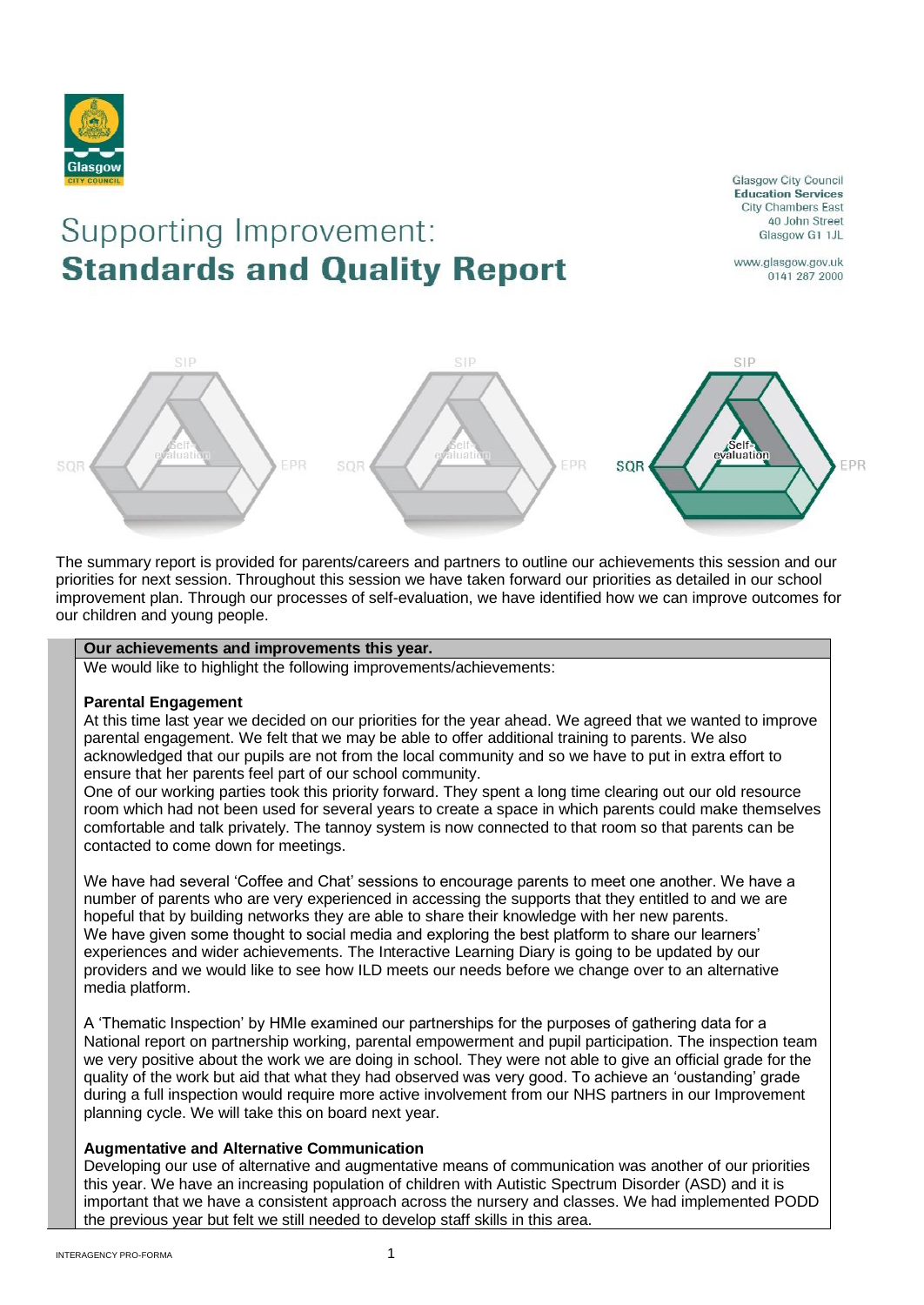We have devoted numerous training sessions for teachers and support staff across the year. We also offered sessions to parents to develop their knowledge and skills using PODD. As a result we have a bigger number of staff who are able to use PODD confidently and parents who are able to use PODD to support their children at home.

Printing the PODD books was fairly problematic and time-consuming. The group worked on creating a better method of printing onto non-tear paper and binding the PODD books. The format we have created can now be sent to a commercial printer so teachers no longer have to invest time in that laborious process.

The group created activity boards which are displayed throughout the school. This allows members of staff to use them with children whether they are in class in the playroom or in the main hall. Visiting specialists are now using the boards because they are accessible and members of staff have been modelling their use.

By August we hope that everyone who requires a PODD book has access to a PODD book as they are being printed over the summer. We have also printed PODD books for other schools so that they can follow suit.

## **Use of space**

Another of our priorities this year was to look at our use of space in the school. We had to increase the number of classrooms which were used this year which meant that we had to change the use of some spaces.

For some children who exhibit distressed behaviours we are trying to create other spaces to allow them to have a change of environment. We acknowledge that our classrooms are small and can be over stimulating for some pupils. This is going to be more of a consideration in the future.

We created a soft play room upstairs to give children an alternative space to play. This had fire evacuation training implications as we had to ensure that we are able to evacuate children from that space in the event of a fire.

The working party spent a lot of time clearing out a resource room which had materials that were no longer relevant or appropriate for our group of learners. Books and resources which could be used were donated to other schools.

We retained our playroom downstairs which is more easily accessible than the upstairs soft play room. Two CDOs shared responsibility for working with different groups of children across the week. We see play as an excellent vehicle for developing our pupils' communication skills.

Some staff attended outdoor play training to help us to use the outdoors more effectively as a learning environment. The plans to create a path through the woods of the area at the back of the playground are underway. The first stage will be complete by the end of the summer. We are applying for lottery funding to extend the paths so that wheelchair users can experience the woodland and have use of the whole space.

#### **Outdoor Area**

The pupil council have been sharing their ideas about how we develop the outdoor space at the back of the garden. Their suggestions, together with some of the plans from last year's pupil council, are starting to come to fruition. We are hopeful that you will see some of the results of our hard work when you come back in August. Our funding bids have all focused on developing a woodland space which is accessible to wheelchair users. Paths, bridges, look out points and even a wheelchair see saw were all discussed and planned with the pupil council. We will continue to expand and develop this area when finances allow.

## **Here is what we plan to improve next year.**